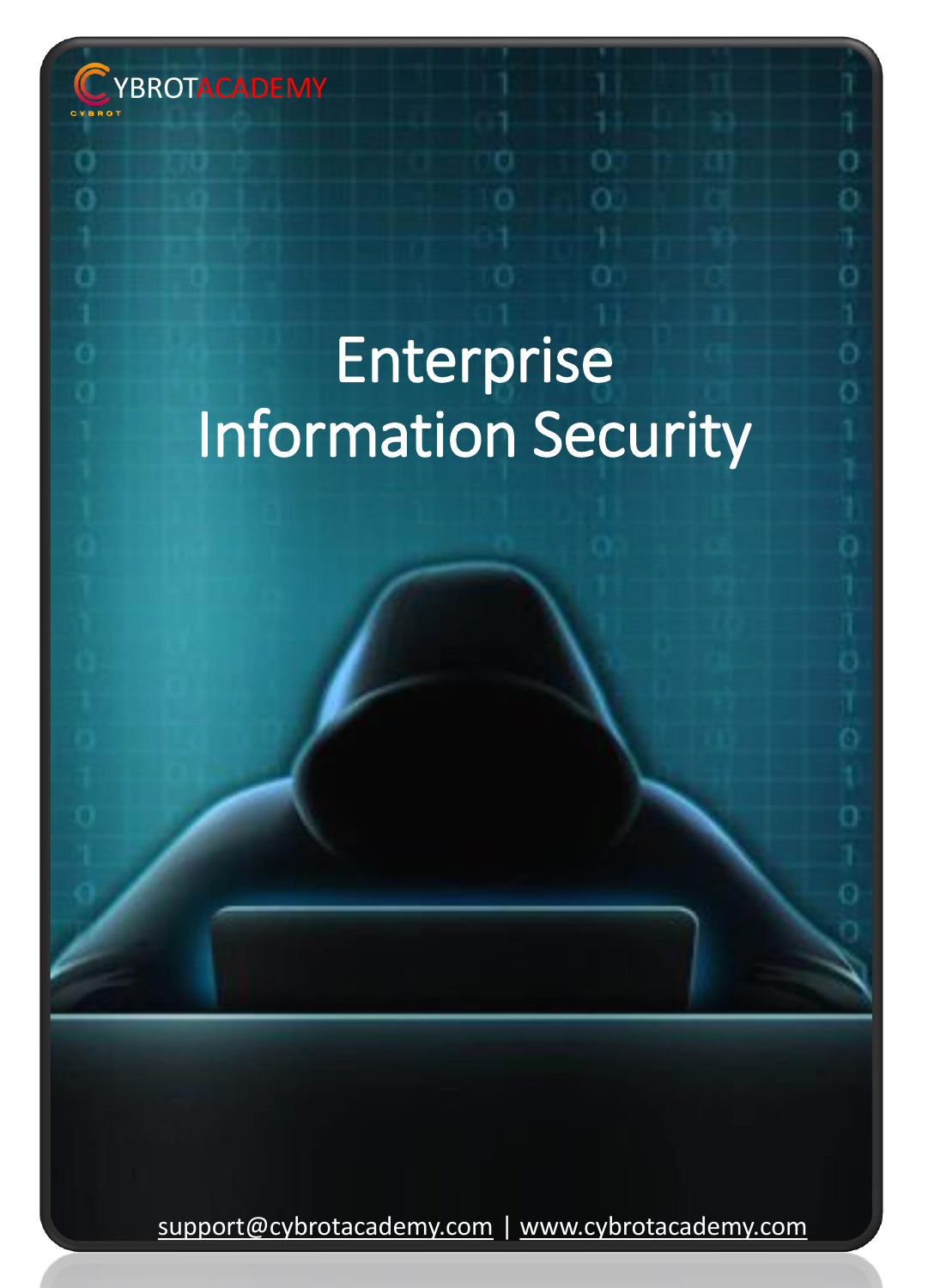# **DESCRIPTION**

**Cybersecurity attacks continue to grow at a rapid pace. Therefore, more job roles are required to equip with baseline security readiness and response to modern-day security threats. Welcome to this comprehensive course on Fundamentals of Cyber Security. This Session covers all the objectives of the baseline security certificates including the principles of protecting a system against attack and managing risk. Important topics such as access control, identity management and cryptography will be covered in detail. These baseline Cybersecurity skills applicable across most of today's job roles.**

# **AUDIENCE**

- **Anybody interested in learning cyber security**
- **Any Beginner who wants to start Job in cyber security.**
- **Trainer who are willing to start teaching Cyber Security.**
- **Any cyber security professional and student.**
- **Ethical Hackers who want to learn fundamentals of cyber security.**
- **Beginners in Cyber Security Industry for Analyst Position**
- **Anyone who is preparing for CompTIA Security+ Certification**

# **PROGRAM FEATURES**

- 45 hours of instructor-led training
- Course completion certificate
- Study Material
- Life Time Access to recorded Session
- Weekend as well as weekdays classes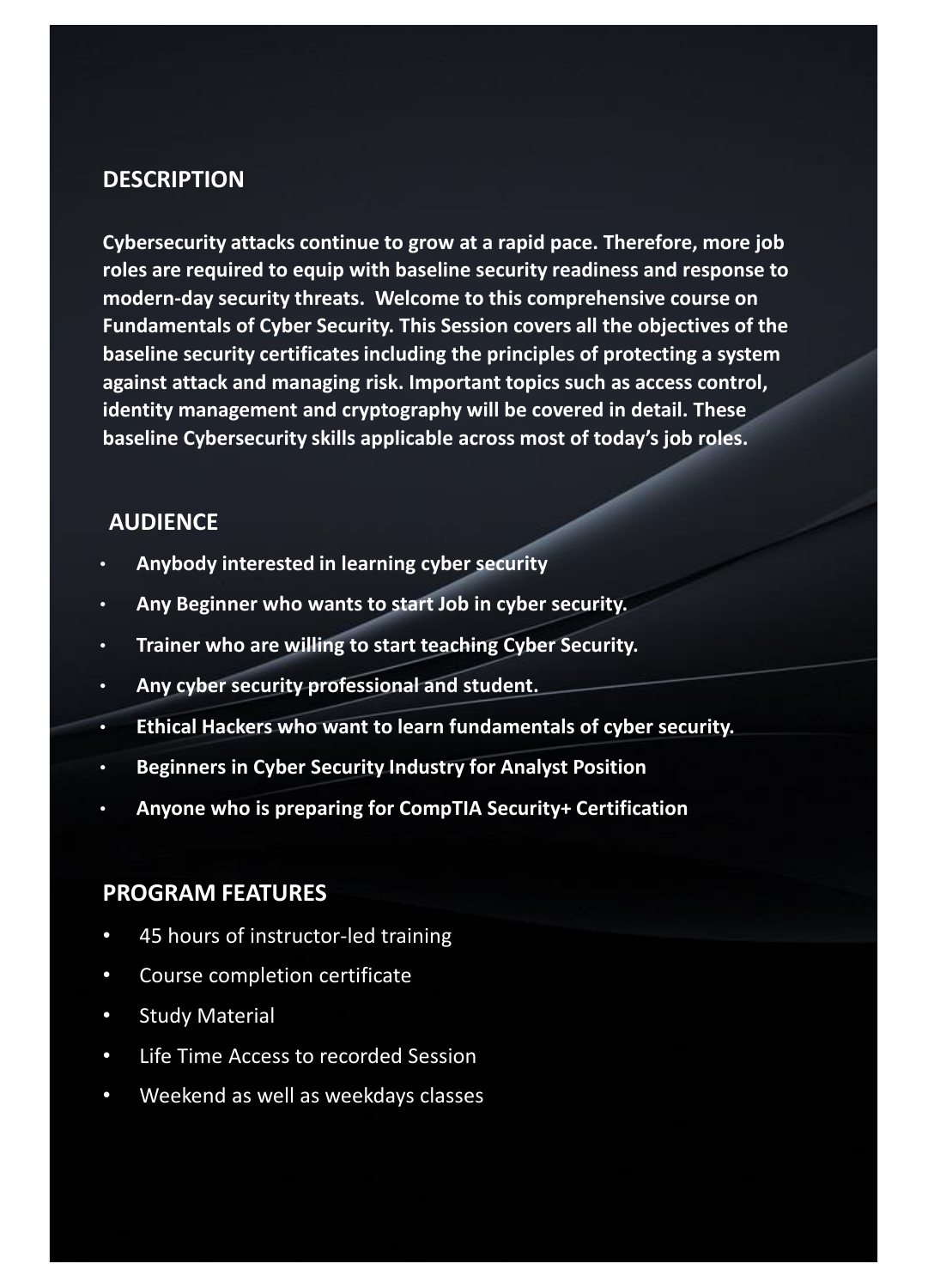# **COURSE CURRICULAM**

#### **Threats, Attacks and Vulnerabilities**

- **1. Overview and Introduction**
- **2. What is Threat, Attack and Vulnerability?**
- **3. Difference between Threat, Attack and Vulnerability with example.**
- **4. Security concerns associated with different types of vulnerabilities.**
- **5. Get familiar with Cloud-based vs. on-premises infrastructure and vulnerabilities.**
- **6. Malware and types**
- **7. Host Threats**
- **8. Weak Configurations**
- **9. Third-Party Risks**
- **10. Improper or weak patch management.**

**Governance, Risk, and Compliance:**

- **11. CIA Triad**
- **12. Security Principles**
- **13. Threat Actors**
- **14. Risk and Enterprise Risk Management**
- **15. Complete Guide to the Risk Assessment Process**
- **16. ISO 27001 and ISO 27005**
- **17. Security controls and it's type**
- **18. Security Principles**
- **19. IT Security Governance**
- **20. Security Policies**
- **21. Frameworks**
- **22. Quantitative Risk Calculations**
- **23. Business Impact Analysis**
- **24. Third-Party Agreements**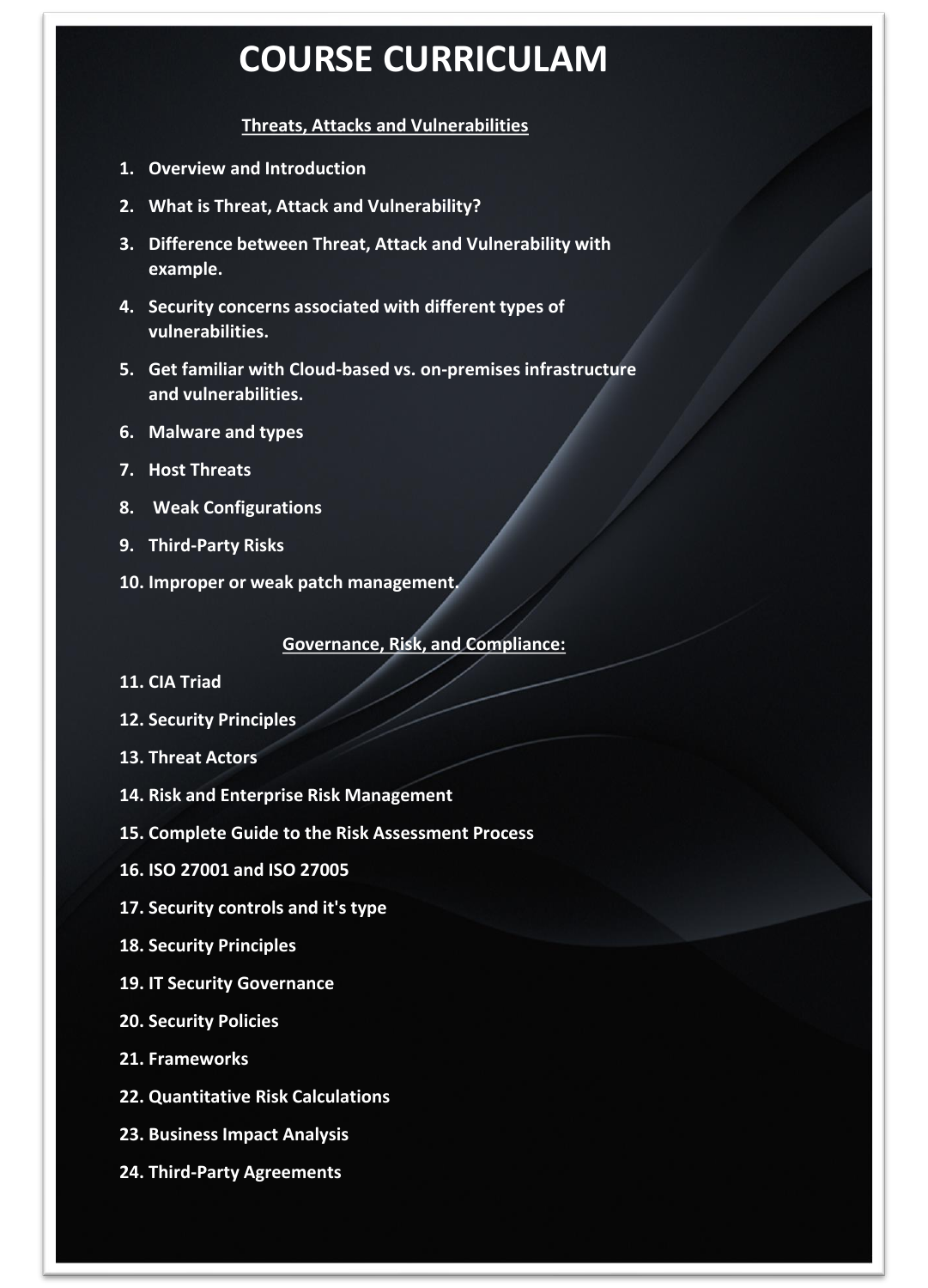## **Securing the System**

**25. Host Threats**

**26. System Resiliency**

**27. RAID**

**28. NAS and SAN**

**29. IDS and IPS**

**30. DAM**

**31. DLP**

**32. EPO**

**33. Data Destruction**

**34. SIEM**

**35. LOG Management Cycle**

**Understand Corporate Network Infrastructures** 

**36. LAN vs MAN vs WAN**

**37. Network Topologies Review**

**38. Network Devices** 

**39. DMZ**

**40. Network Access Controls**

**41. Firewalls and their types**

**42. Proxy Servers**

**43. Honeypots**

**44. Virtual Private Networks**

**45. NIDS NIPS**

**46. Cloud and Types and their security**

**47. Demo of Network Topology**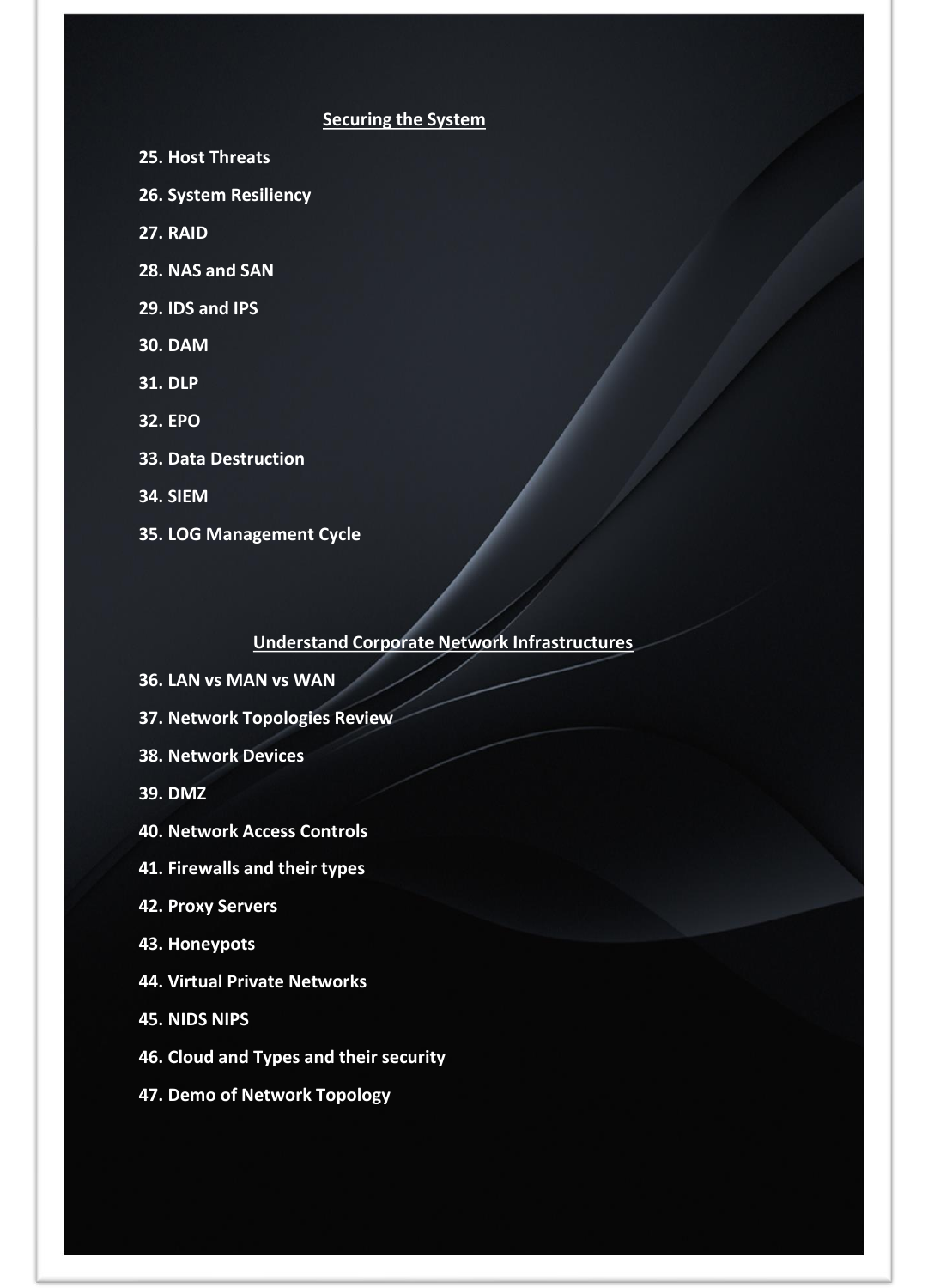#### **Operations and Incident Response**

- **36. Business Continuity Process**
- **37. Disaster Recovery**
- **38. Incident Response**
- **39. Contingency Planning**
- **40. Backups**

### **Infrastructure Testing**

- **41. Passive and Active Reconnaissance**
- **42. Vulnerability Assessment Process**
- **43. Penetration Testing Process**
- **44. Vulnerability Scanning Tools**

#### **Cryptography and PKI**

- **45. Introduction to Cryptography**
- **46. Cryptosystems**
- **47. Cryptographic Methods**
- **48. Public Key Infrastructure**
- **49. Hashing**
- **50. Steganography**
- **51. Digital Signal**
- **52. Cryptographic Attacks**